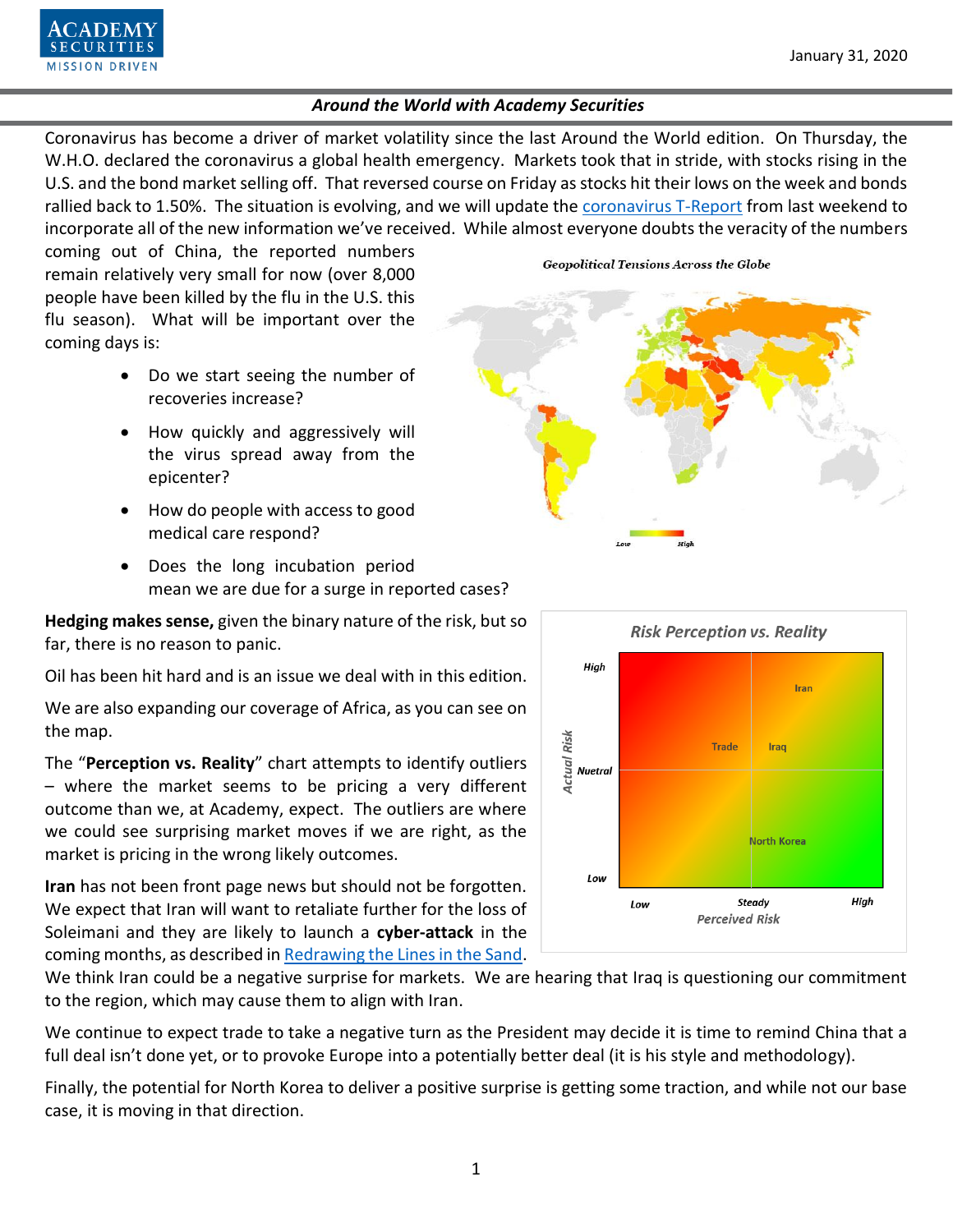![](_page_1_Picture_1.jpeg)

## **Front and Center – Russian Influence in the Middle East and North Africa**

As we reported in our Around the World issues [before](https://www.academysecurities.com/wordpress/wp-content/uploads/2019/12/Around-the-World-with-Academy-Securities-12-20-19.pdf) and [after](https://www.academysecurities.com/wordpress/wp-content/uploads/2020/01/Around-the-World-with-Academy-Securities-1.17.20.pdf) the holidays, and in our most recent [SITREP](https://www.academysecurities.com/vying-for-influence-in-libya/) concerning the situation in Libya, Russia continues its campaign to extend its influence in the Middle East and Africa. President Putin's relationship with the Assad regime has resulted in a significant investment in the Port of Tartus, and a permanent foothold with access to the Mediterranean Sea. In Egypt, Russia agreed to build the nation's first nuclear power plant and has entered into a deal for the largest sale of

![](_page_1_Figure_5.jpeg)

Russian military equipment since the end of the Cold War. Finally, the opening of the TurkStream Pipeline, which will carry Russian natural gas to Southern Europe through Turkey (and bypass Ukraine) is a further preview of Putin's long-term plans for the region. With Putin's recent announcement of constitutional reforms, the foundation has been laid for Putin to "pull the strings behind the curtain" long after his term ends. We believe these initiatives are part of a coordinated strategy to reassert Soviet-era regional influence and diversify the cash flows of Russia. These actions are being undertaken to adapt to an environment where \$55-\$60/barrel oil (driven lower as a result of cooling tensions in the Middle East and coronavirus fears) and Western economic sanctions related to Russian involvement in the Ukraine, are starting to have a lasting impact on the Russian economy.

#### **Egypt and Libya**

In addition to the construction of the El Dabaa nuclear facility (financed by a loan from Russia), Russia has announced plans to open a Russian Industrial Zone in Egypt in 2020/2021. With the Egyptian GDP projected to be over \$8 trillion by 2030, it is the fastest growing economy in the region. These investments will provide returns for decades to come and further solidify Russia's position. This alignment with Russia will come at the expense of the U.S. relationship with Egypt and will have longer term implications on counter terrorism intelligence sharing and relations with Israel.

In Libya, the arrival of Russian mercenaries was designed to help General Haftar's militia win the civil war. While Turkey is supporting the UN backed Government of National Accord in return for permission to look for oil and gas off the Libyan coast, what is becoming clear is that Russia and Turkey will likely have the main seats at the table to help end the conflict and reap the economic rewards. With Libya's coastline being used as the primary launch point for refugee flow, this potential alliance will have the attention of Europe.

#### **Algeria, Morocco, and Tunisia**

Russia has spent years cultivating the military relationship with Algeria and has even forgiven Cold War era debt owed to Russia. Cooperation on counter terrorism operations and further critical arms sales have solidified the relationship. Even historical U.S. allies, Tunisia and Morocco, have been leaning towards Russia of late as Russia has continued to support Tunisian tourism following the 2015 terrorist attack and Moscow has shown support for the Moroccan nuclear energy program.

The fact that the U.S. is weighing the potential withdrawal of hundreds of troops from the region further complicates matters. AFRICOM's counter terrorism mission would clearly be affected and the limited force in place serves as a "check" against rival nations moving into the region. While the desire isto have other nations, including France, continue to contribute to counter terrorism operations in the Sahel region, U.S. intelligence support will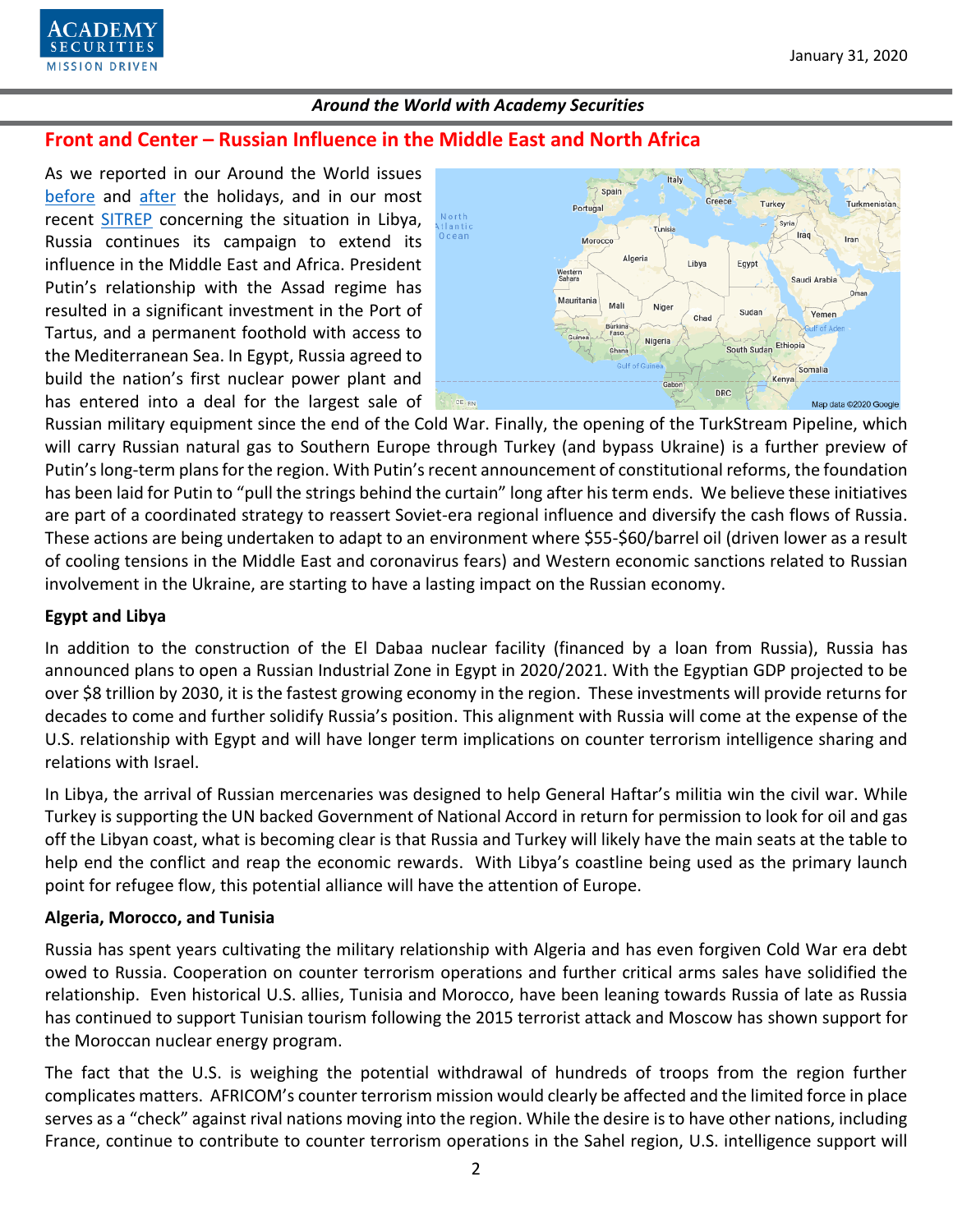![](_page_2_Picture_1.jpeg)

continue to be crucial to those efforts. Any power vacuum will be filled quickly by Russia (and China, who is also looking to build permanent bases on the continent). As the U.S. reevaluates its strategy in Africa, it must keep the focus on Russia and China.

*"Putin wants increasing Russian influence in the Mid-East to further its anti-access area denial (A2AD) strategy in the Mediterranean. Putin is applying his personal energy to the bookends of this strategy, Egypt and Alegria. In Egypt, Putin is taking advantage of Egypt's desire to diversify its military aid and assist Egypt's President Sisi, to consolidate his power and eliminate opponents. Far more strategically significant, Russia agreed to construct Egypt's first nuclear power plant further deepening its presence and influence while highlighting America's retreat from the region. Russia's interest in Algeria has, since the early 2000's, focused on military modernization. In 2006, Moscow forgave a \$5 billion debt in exchange for a \$7 billion military deal with Algiers. Putin continues "to steal a march" strategically to re-establish Russian power." General Marks* 

*"Terrorists in Russia are not normally from African nations. Competition with the U.S. in Africa is occurring, but it is ultimately an influence effort to gain greater access on the continent - rather than a counterterrorism effort. Terrorists emerging from the Middle East worry Russia and the population. I am unsure that Putin can argue the threat to the Russian people and justify its presence in Africa. However, efforts to compete for influence and access for arms sales, are likely to increase." General Kearney*

## **Effect of Lower Oil Prices**

Oil has taken a pounding since the first week of January. Several factors have played a major role in this steep decline:

- Fears that the **coronavirus** will hurt the **global economy** at the very least, supply lines will be disrupted.
- The **coronavirus** is already hurting **air travel.**
- The focus on **sustainable or ESG investing** continues to gain traction. There was an immediate market reaction when the CEO of one of the world's largest asset managers discussed avoiding certain industries over time in many of their funds (the details were a bit vague).
- **Reduced tensions in the Middle East** have also helped weaken oil prices.

![](_page_2_Figure_12.jpeg)

**Crude Unwinds 3 Month Rally in 3 Weeks**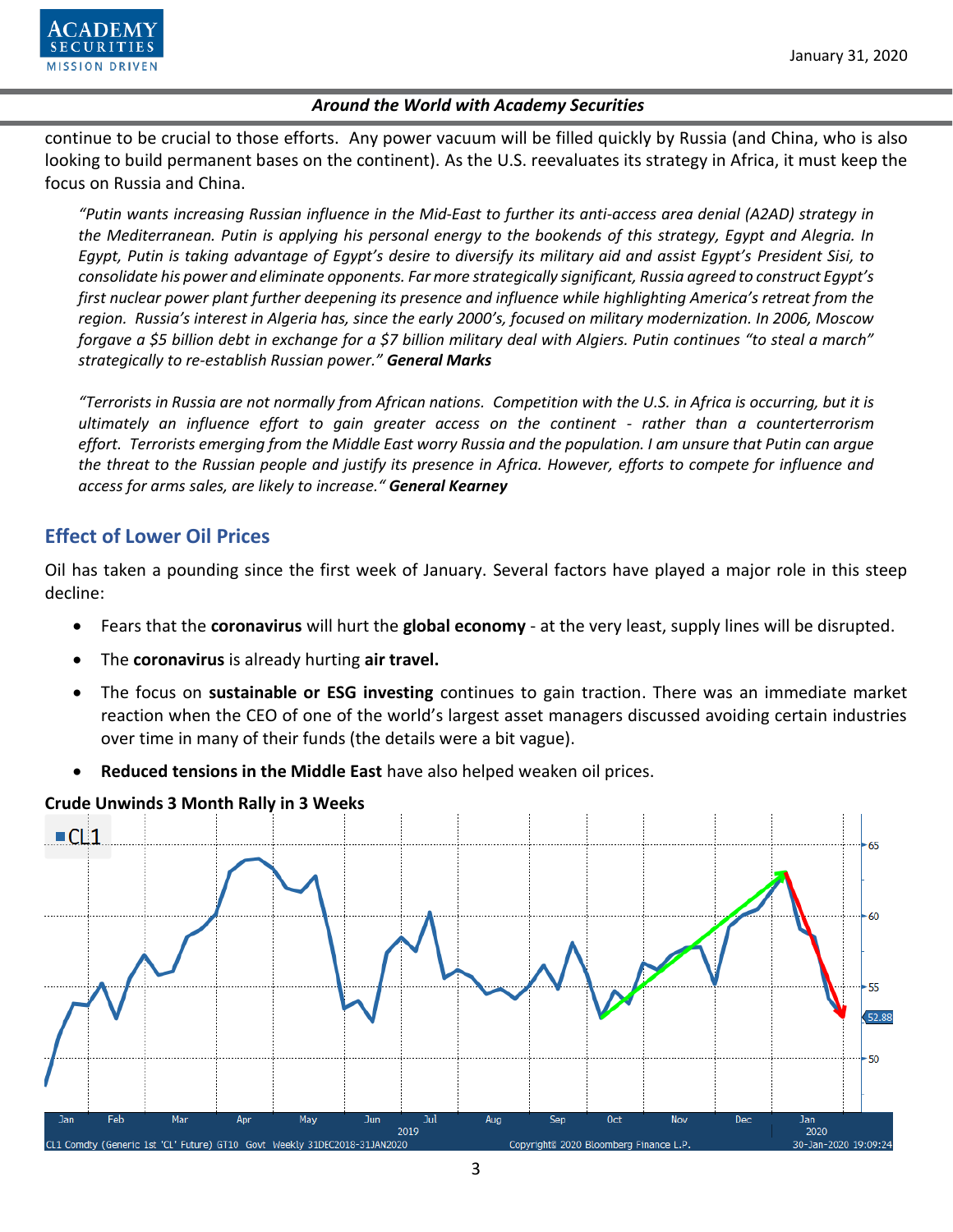![](_page_3_Picture_1.jpeg)

Energy company stocks and bonds have been hit hard. XLE, an energy ETF, is down 9% on the year. High yield energy company bonds and leveraged loans have been hit particularly hard. We've also seen some spread widening in emerging market bonds for countries dependent on energy prices.

This rapid decline in oil, if it persists, could change the geopolitical landscape as countries dependent on oil may have to shift their tactics.

*"Crude prices are tumbling as inventory increases and China's demand decreases in response to the coronavirus. There will be a near term and possibly sustained economic flight from China as the world reacts to how China manages both the virus' spread and information surrounding its origins. China's turn around has been fueled by oil demands that will now decrease precipitously. This is bad news for Russia that routinely experiences market volatility wherever it plants its flag and is China's prime supplier of fossil fuel. Falling prices can be an opportunity for the United States to present itself as the safe harbor energy source. Nations dependent on oil as an exclusive source of growth will plateau for the near term - exacerbated by the effects of the coronavirus outbreak." General Marks*

*"Falling oil prices are never good for patronage societies. Tribes expect their patronage and it becomes more difficult when revenues drop. Iran is particularly affected as black-market pricing is normally lower than legal sales." General Kearney* 

## **President Trump's Visit to India**

In February, President Trump will visit India and potentially sign a limited trade deal with President Modi. As we have reported, we believe the U.S. will continue to gravitate closer to India as the counter terrorism driven alliance with Pakistan begins to wane. With India's 1.3 billion people, the potential to offset reliance on China will be a priority. If the U.S. and India can come to an agreement for India to purchase billions of dollars' worth of U.S. agricultural goods as well as U.S. weapon systems, India may become an alternative to China in the long term.

*"Beyond tapping into India's huge IT sector and opening U.S. markets to all of India's goods, President Trump would be strategically prescient to champion an invitation including India as a permanent member of the United Nations Security Council. India is a nuclear power with immense economic resilience, shares western views of individual freedom, and aligns itself as a global counterweight to China and Russia." General Marks*

*"India is a historic economic competitor with China and Trump's visit can add leverage in the U.S.-China competition. Wherever we can compete, we need to. India's relationship is important for the U.S. to act as a go-between to Pakistan and India during flare ups. The U.S. has a decent relationship with India, but an improving trade relationship is in both nations best interests." General Kearney*

## **Trump | Netanyahu Peace Plan**

The plan announced this week would declare Jerusalem the capital of Israel and not require any relocation of West Bank settlements. President Trump also proposed a \$50b international investment package to create the new Palestinian state. While the Palestinian leadership declared this plan a non-starter, some of the neighboring nations such as Egypt and the Arab states in the Persian Gulf were more optimistic.

*"The Palestinians rejected the plan immediately. I see little reason for optimism in finding a compromise that softens Israeli and Palestinian extremism." General Marks*

*"I was surprised at the Arab responses to the peace plan as it is clearly not in Palestinian interests. I think it shows the strength of the President'srelationship with the crown prince in Saudi Arabia. Saudi tacit support shows strength for Trump and a recognition that Israel is the enemy of my enemy, Iran." General Kearney*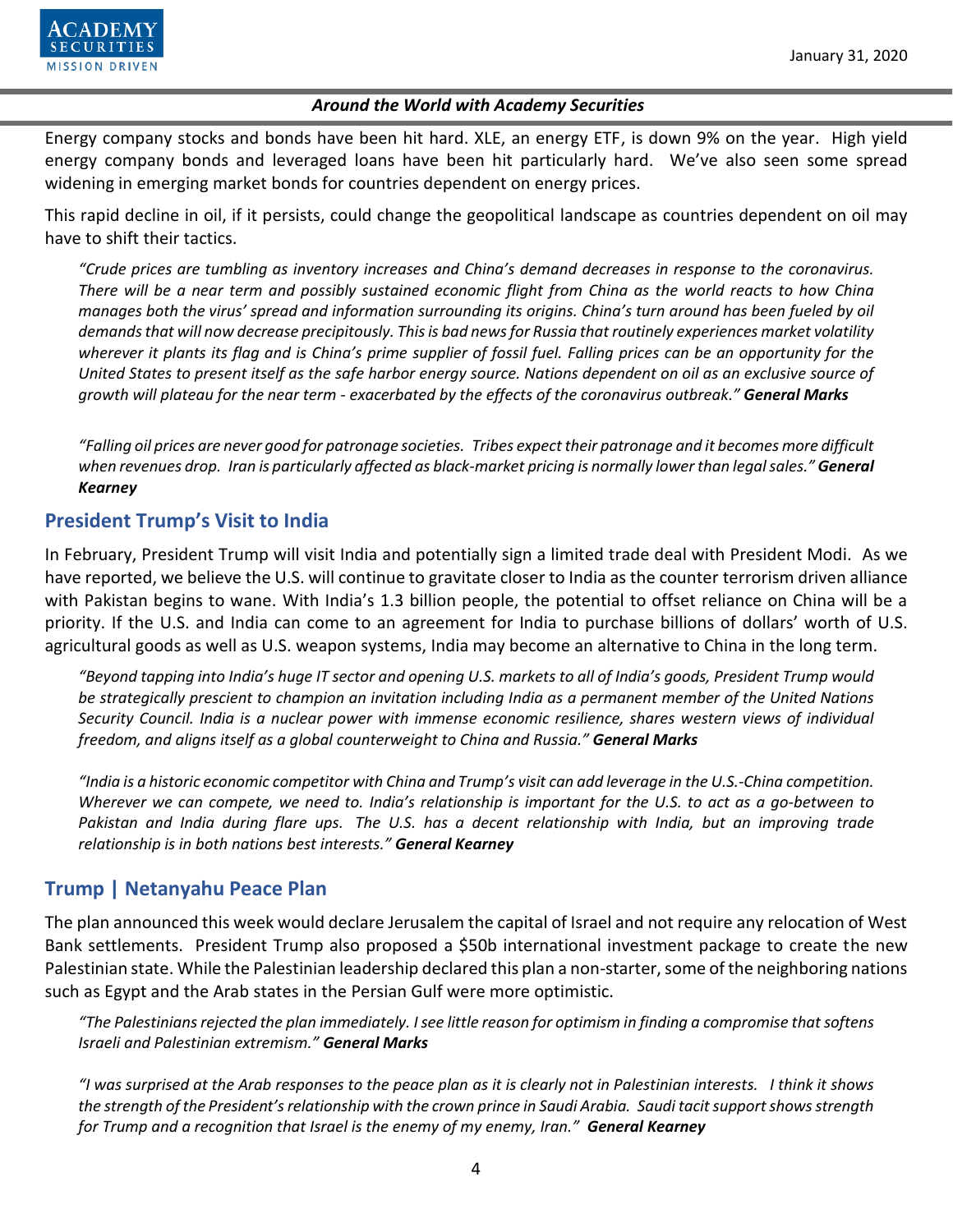![](_page_4_Picture_1.jpeg)

## **Markets at a Glance – Flight to Safety**

| Country              | Currency* | 1 Week   | 1 Month   | 10 Yr Yield* | 1 Week  | 1 Month | <b>Stock Index</b> | 1 Week   | 1 Month  |  |  |  |  |
|----------------------|-----------|----------|-----------|--------------|---------|---------|--------------------|----------|----------|--|--|--|--|
| <b>United States</b> | 97.86     | 0.17%    | 1.14%     | 1.59         | $-0.15$ | $-0.29$ | 3,284              | $-1.26%$ | 1.94%    |  |  |  |  |
| <b>Asia Pacific</b>  |           |          |           |              |         |         |                    |          |          |  |  |  |  |
| China                | 7.0       | $-0.74%$ | 0.02%     | 2.99         | 0.00    | $-0.14$ | 4,004              | 0.00%    | $-1.90%$ |  |  |  |  |
| Korea                | 1,185     | $-1.41%$ | $-2.50%$  | 1.71         | 0.00    | 0.03    | 2,148              | $-4.37%$ | $-2.26%$ |  |  |  |  |
| India                | 71.5      | $-0.30%$ | $-0.25%$  | 6.56         | $-0.04$ | 0.03    | 12,036             | $-1.19%$ | $-1.80%$ |  |  |  |  |
| Indonesia            | 13,657    | $-0.13%$ | 1.92%     | 2.75         | $-0.09$ | $-0.15$ | 6,058              | $-3.07%$ | $-3.84%$ |  |  |  |  |
| <b>Philippines</b>   | 51.0      | $-0.01%$ | $-0.66%$  | 2.37         | $-0.13$ | $-0.34$ | 7,393              | $-2.94%$ | $-5.41%$ |  |  |  |  |
| <b>EMEA</b>          |           |          |           |              |         |         |                    |          |          |  |  |  |  |
| Russia               | 63.3      | $-2.21%$ | $-2.07%$  | 2.83         | $-0.12$ | $-0.16$ | 3,109              | $-1.04%$ | 2.06%    |  |  |  |  |
| Saudi                | 3.8       | $-0.01%$ | $-0.01%$  | 2.62         | $-0.16$ | $-0.22$ | 8,247              | $-1.67%$ | $-1.18%$ |  |  |  |  |
| <b>South Africa</b>  | 14.8      | $-2.53%$ | $-4.60%$  | 4.70         | $-0.13$ | $-0.12$ | 56,591             | $-0.53%$ | $-1.93%$ |  |  |  |  |
| <b>Turkey</b>        | 6.0       | $-0.59%$ | $-0.37%$  | 5.42         | $-0.12$ | $-0.72$ | 119,850            | $-2.20%$ | 4.44%    |  |  |  |  |
| <b>Ukraine</b>       | 24.7      | $-1.65%$ | $-3.80%$  | 6.13         | 0.11    | $-0.40$ | 505                | 0.11%    | $-0.83%$ |  |  |  |  |
| <b>Americas</b>      |           |          |           |              |         |         |                    |          |          |  |  |  |  |
| Argentina            | 60.3      | $-0.28%$ | $-0.63%$  | 20.62        | $-0.06$ | 1.12    |                    |          |          |  |  |  |  |
| <b>Brazil</b>        | 4.2       | $-1.85%$ | $-5.58%$  | 3.41         | $-0.19$ | $-0.32$ | 115,528            | $-3.35%$ | $-0.10%$ |  |  |  |  |
| Colombia             | 3,415     | $-1.60%$ | $-3.87%$  | 2.88         | $-0.16$ | $-0.24$ | 1,638              | $-0.61%$ | $-1.46%$ |  |  |  |  |
| <b>Mexico</b>        | 18.8      | $-0.07%$ | 0.80%     | 3.00         | $-0.19$ | $-0.28$ | 44,863             | $-1.35%$ | 2.76%    |  |  |  |  |
| Venezuela            | 74,580    | $-0.72%$ | $-62.78%$ |              |         |         | 1,638              | $-0.61%$ | $-1.46%$ |  |  |  |  |

| <b>Commodities</b> |          |           |       |        |         |                |        |         |  |  |  |
|--------------------|----------|-----------|-------|--------|---------|----------------|--------|---------|--|--|--|
| Oil                | 1 Week   | 1 Month   | Gold  | 1 Week | ⊥ Month | <b>Bitcoin</b> | 1 Week | 1 Month |  |  |  |
| 52.14              | $-6.21%$ | $-15.47%$ | 1,574 | 0.73%  | 3.90%   | 9,552          | 13.95% | 31.88%  |  |  |  |

U.S. Currency is DXY. China, Korea and India are local currency bonds, the remainder are U.S. denominated bonds. Bloomberg data as of 1/31/20.

#### **Bonds and safe haven assets rally, while stocks fall across the globe.**

This is one of the most pronounced **"flight to safety"** trades we have seen in some time. Not only did bond yields drop in almost every single country across the globe, we saw **dollar strength**, gold rallying and bitcoin continuing its recent surge. VIX also increased as investors (prudently) added hedges to their portfolios given the uncertainty surrounding the coronavirus.

**Stock markets did poorly with Asia leading the way lower.** Chinese markets have been closed for the week but will be down significantly when they re-open next week.

**While earnings, macroeconomic data, and central bank policy continue to play a role in markets, the dominant driving factor has become the coronavirus**. That is likely to continue as everyone tries to determine just how bad the damage is (or whether there is already a degree of overreaction).

**Oil**, as already discussed, bore the brunt of the pain this entire year. The case for energy companies can still be made, but we need to see oil stabilize.

**Bitcoin's** strength deserves some attention, especially since it has been acting more like a safe haven of late. Certainly, the price rise is attracting increased chatter and forcing many to revisit it as an alternative asset class. This has been a theme in the past couple of pieces and shows no sign of relenting.